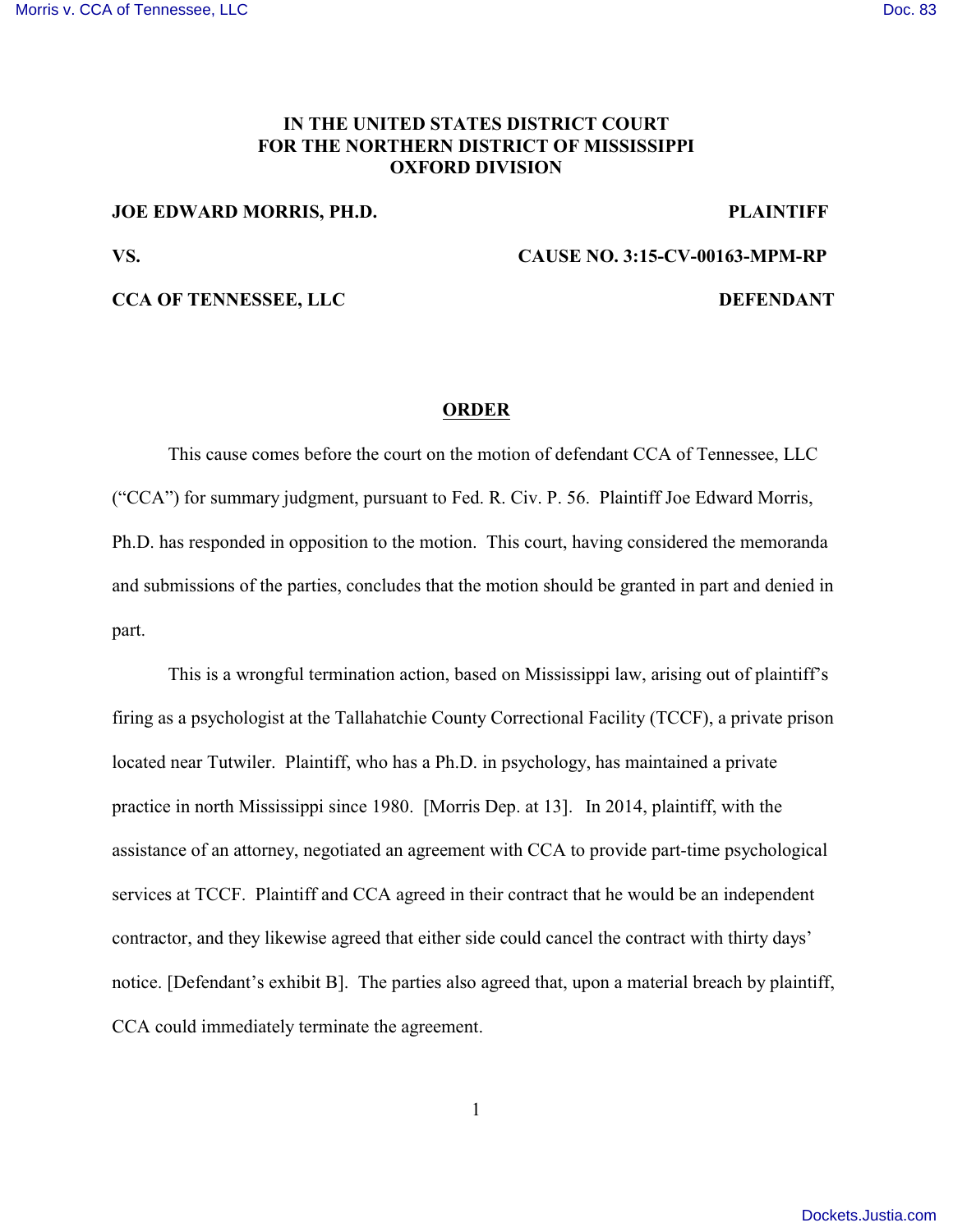Soon after starting work at TCCF, plaintiff began experiencing difficulties in his relationship with Dr. Dan Murphy, another psychologist at TCCF. Dr. Murphy had more experience at TCCF than plaintiff, and the record suggests that he sought to serve as a mentor of sorts to plaintiff when he was hired to work at the prison. The record indicates that plaintiff took exception to Dr. Murphy's leadership, and, in a contemporaneous email, he expressed his view that he was being treated like a "small child" by Dr. Murphy. [Plaintiff's exhibit 14]. The disagreements among these two men culminated in Dr. Murphy writing, on February 24, 2015, an email to CCA management, in which he alleged that plaintiff had, on three occasions, provided substandard care to patients and should not be granted the full-time position which he was seeking at the prison. [Plaintiff's exhibit 17]. After reviewing these allegations, Dr. John Baxter, in his capacity as Vice President of Health Services for CCA, determined that plaintiff had committed a material breach of his contract which justified his immediate termination, without thirty days' notice. Feeling aggrieved, plaintiff filed the instant diversity action in this court, seeking both contractual and tort damages arising out of the decision to fire him.

In considering plaintiff's tort claims against CCA, this court begins with the fact that Mississippi is an employment at will state and as such, in the vast majority of contexts, an employee can be lawfully fired for any reason, without a showing of "good cause." As discussed below, a different analysis applies to plaintiff's breach of contract claim, which is dependent upon the terms of his employment contract with CCA. It appears (but is not certain) that any potential contractual damages in this case may be relatively minor, and it is therefore unsurprising that plaintiff has chosen to concentrate heavily on his tort claims. This court will therefore discuss plaintiff's tort claims first, even though it concludes, as discussed below, that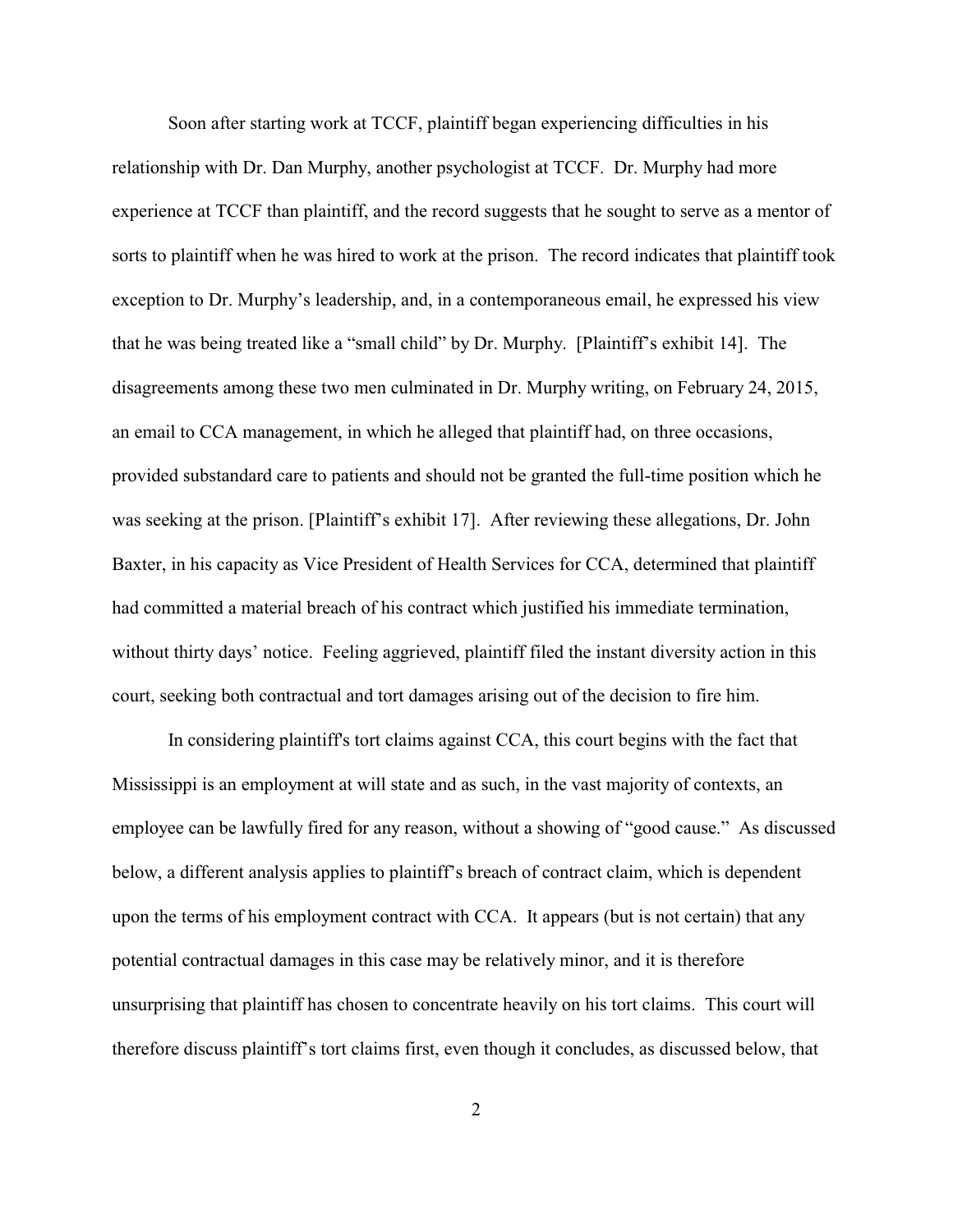his breach of contract claim is the only one which survives summary judgment in this case.

Plaintiff asserts two tort claims against CCA in this case, namely 1) a claim that he was fired for refusing to engage in unlawful conduct, in contravention of the Mississippi Supreme Court's decision in *McArn v. Allied Bruce-Terminix Co., Inc*., 626 So.2d 603 (Miss. 1993); and 2) a tortious breach of contract claim alleging that his firing was so malicious as to constitute an independent tort. This court will discuss the elements of these two causes of action in turn.

In seeking to recover under *McArn*, plaintiff correctly notes that, in that decision, the Mississippi Supreme Court established a narrow exception to the employment at will doctrine, writing that:

We are of the opinion that there should be in at least two circumstances, a narrow public policy exception to the employment at will doctrine and this should be so whether there is a written contract or not: (1) an employee who refuses to participate in an illegal act . . . shall not be barred by the common law rule of employment at will from bringing an action in tort for damages against his employer; (2) an employee who is discharged for reporting illegal acts of his employer to the employer or anyone else is not barred by the employment at will doctrine from bringing action in tort for damages against his employer.

*McArn*, 626 So.2d at 607. Plaintiff relies upon the first of these two exceptions here, alleging (in a manner seemingly contradicted by some of his other allegations) that he was fired for refusing to change his diagnoses of certain patients, when asked to do so by Dr. Murphy. With regard to plaintiff's second cause of action, "[t]ortious breach of contract requires, in addition to a breach of contract, some intentional wrong, insult, abuse, or negligence so gross as to constitute an independent tort." *Southern Natural Gas Co. v. Fritz,* 523 So.2d 12, 19-20 (Miss.1987)*.* "In addition to a breach of contract we must find some intentional wrong, insult, abuse, or negligence so gross as to constitute an independent tort in order to support a claim for tortious breach of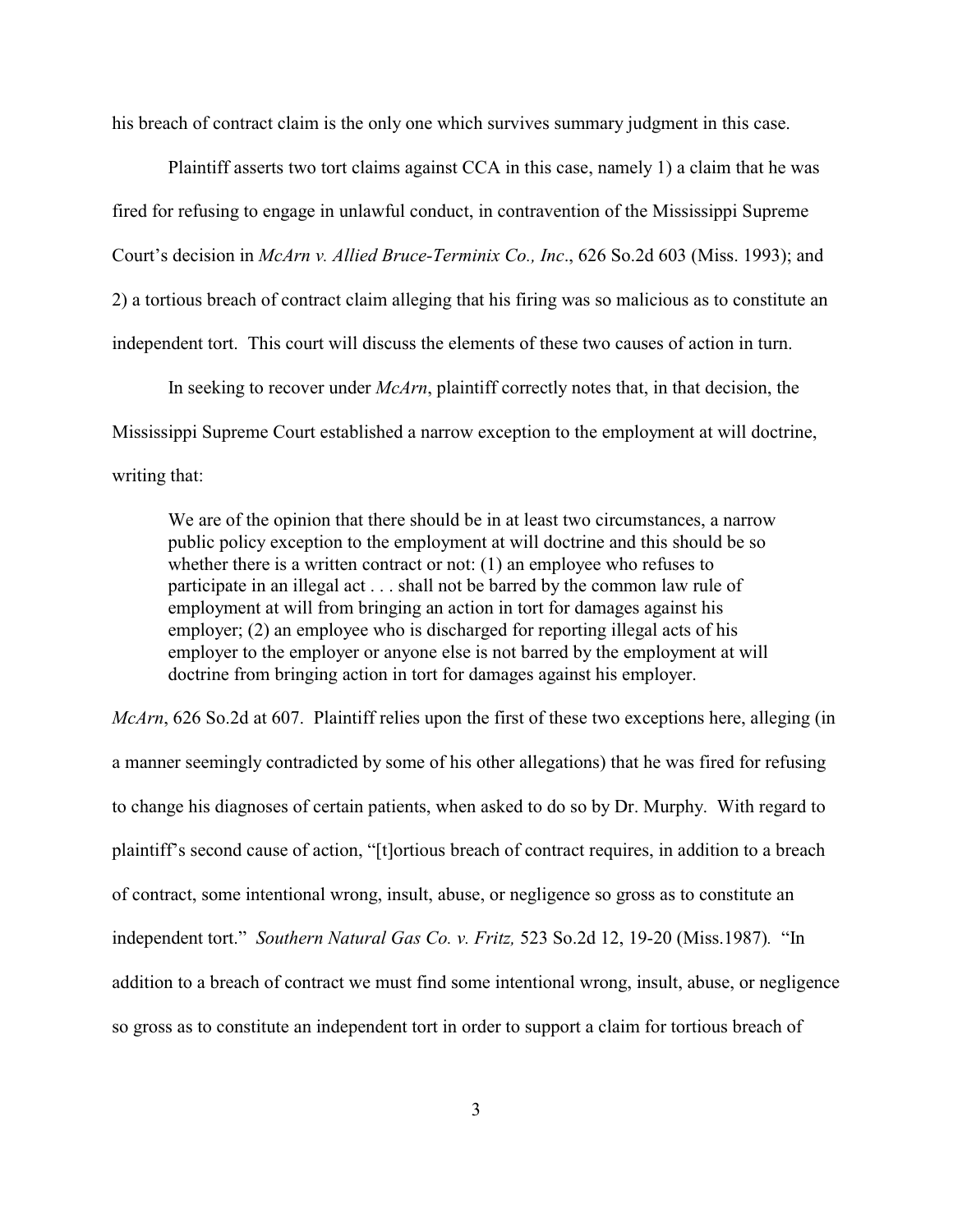contract." *Fritz,* 523 So.2d at 19-20.

In the court's view, there is considerable overlap between plaintiff's two tort

claims against CCA, and the same weaknesses in his proof are fatal to both claims. In so stating,

this court concludes that plaintiff's most fundamental problem is that his own description of why

he was fired does not match the causes of action he asserts. In his brief, plaintiff provides the

following explanation for why he was fired:

## **V. Real Reason Dr. Morris was Terminated**

Dr. Murphy maliciously lied about Dr. Morris to his bosses. [Dr. Morris depo., p. 143] Dr. Murphy felt threatened by Dr. Morris, because Dr. Morris was popular with the staff and Dr. Murphy was not. [Dr. Morris depo., p. 145]. Dot Strong testified that Dr. Morris was very popular with the staff, but Dr. Murphy was not. [Strong depo., pp. 7-8]. Dot confirmed that Dr. Murphy had a grudge against Dr. Morris and was out to get him. [Strong depo., pp. 11-12].

Dr. Morris was never written-up or counseled while working at TCCF. [Gurley depo., p. 23] Dot Strong was not aware of any issues with Dr. Morris' job performance, and would have known if there were any issues, "because they would have brought them to me." [Strong depo., p. 8] Dot Strong thought Dr. Morris' job performance was excellent: "Inmates liked him and he was liked by the staff." [Strong depo., p. 8] Dot Strong was not aware of Dr. Morris violating any policies or procedures of CCA. [Strong depo., pp. 20-22] In fact, inmates would specifically request to see him. [Strong depo., p. 25] Strong was shocked and hurt when she found out that Dr. Morris was fired. [Strong depo., pp. 32-33, 44].

A reasonable jury could conclude that Dr. Murphy sent the slanderous email up to the chain [sic] which led to Dr. Morris' termination because he did not want Dr. Morris to have the full-time position due to personal animosity, caused in part because Dr. Morris refused to falsify his medical records.

[Plaintiff's brief at 17-18].

Thus, plaintiff's own explanation for his firing is overwhelmingly based upon allegations

of misconduct against Dr. Murphy, arising out of that individual's alleged "personal animosity"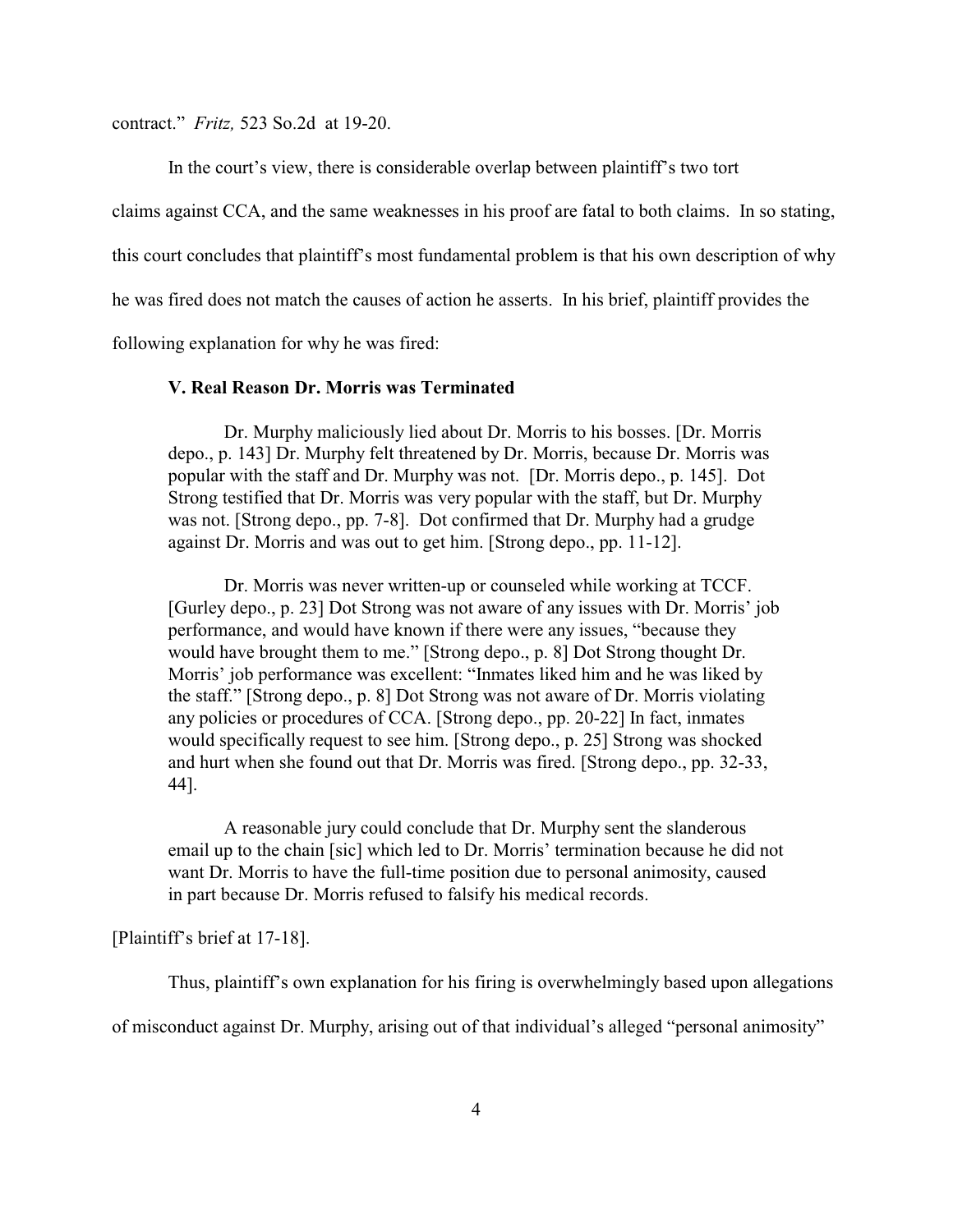towards him. That fact is quite problematic for plaintiff's tort claims, since Dr. Murphy is not a defendant in this action, and any wrongful misconduct by an employee based on his own "personal animosity" is difficult (if not impossible) to impute to the employer, for the purposes of Mississippi's very limited exceptions to the employment at will doctrine. Indeed, it should be apparent that the first reason cited by plaintiff for Dr. Murphy's animosity, namely plaintiff's allegedly being more popular among staff, is of no apparent concern whatsoever to CCA.

Dr. Murphy has since passed away, and it is unclear to this court whether plaintiff's failure to name his estate as a defendant arises from some legal or practical impediment to doing so. Regardless, the sole defendant in this case is CCA, and that is the party against whom plaintiff must establish liability in this case. CCA argues that Dr. Murphy served as an independent contractor at TCCF, but, regardless, this court does not believe that his employment status greatly changes the analysis in this context. The same conclusion applies to plaintiff's employment status, which the parties similarly dispute.<sup>1</sup> In so stating, this court emphasizes once

<sup>&</sup>lt;sup>1</sup>In briefing the *McArn* issues in this case, the parties spend a considerable amount of time discussing whether plaintiff was an employee or an independent contractor and whether, assuming he was the latter, he might properly assert a *McArn* claim arising out of his termination. In the court's view, defendant has the better of the argument on both these issues. In agreeing with CCA that plaintiff acted as an independent contractor in this case, this court finds particularly persuasive the fact that he specifically expressed a desire to have this status in negotiating the terms of his employment contract. For example, in email negotiations, plaintiff stated that he "lean[ed] more toward a contract than employee status," noting that he was "semiretired." [Defendant's exhibit "d"]. As noted previously, the contract in this case expressly adopts plaintiff's preference in this regard, stating that he was an independent contractor.

Moreover, this court agrees with defendant that the Mississippi Supreme Court has not, to date, extended *McArn* to claims asserted by independent contractors. In arguing otherwise, plaintiff relies upon *Roop v. Southern Pharmaceutical Corporation*, 188 So. 3d 1179 (Miss. 2016), but defendant correctly notes that this decision did not serve to extend *McArn* in the manner asserted by plaintiff. This court mentions this issue only parenthetically, since it does not believe that the facts of this case implicate *McArn*, even assuming that its holding might be applicable to a worker similarly situated to plaintiff.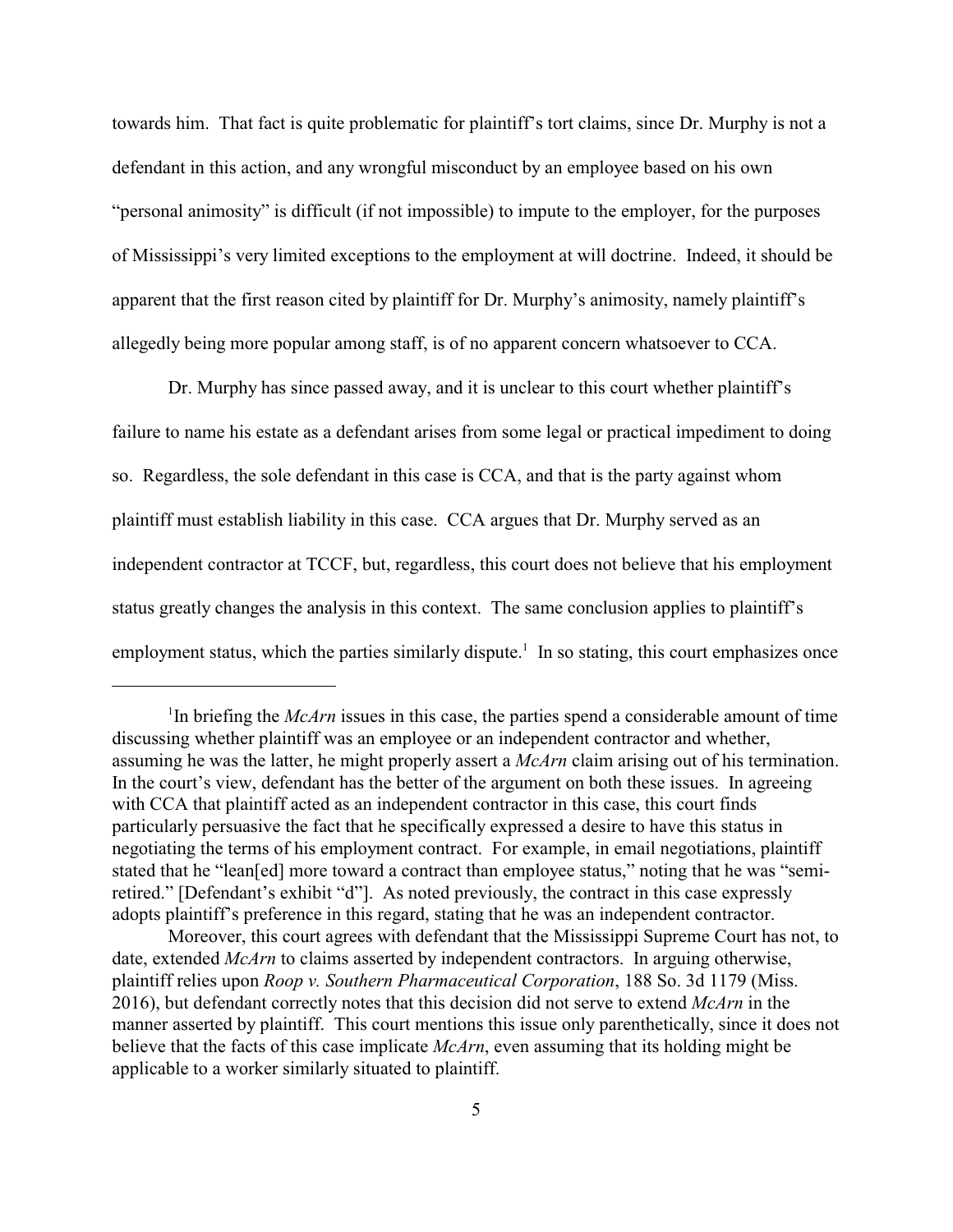again that Mississippi law generally frees an employer to fire an employee for any reason he sees fit. The only exceptions to the employment at will doctrine are exceedingly limited ones involving rather egregious fact patterns. In this court's view, the alleged scenario involving Dr. Murphy does not rise to this level, for the purpose of plaintiff's tort claims against CCA. Indeed, it does not strike this court as an uncommon scenario that personal animosity might develop between two employees and that, as a result, one of them might spread lies about the other in order to have him fired. That is what plaintiff alleges that Dr. Murphy did in this case, and this court notes that, because he has since died, he is not in a position to defend himself against these accusations. Even accepting plaintiff's allegations as accurate, however, they simply do not involve the sort of facts which might serve to impose liability against CCA under Mississippi's employment jurisprudence.

In the court's view, the strongest *potential* basis for plaintiff's asserting tort claims against CCA is his allegation that he was fired for refusing to change his medical diagnoses of inmates. Indeed, plaintiff does have a coherent *theory* as to why CCA might have had a motivation to fire him on that basis, although, as discussed below, he fails to support this theory with actual proof. With regard to plaintiff's theory, the record in this case does indicate that CCA incarcerates a large number of California inmates and that relevant regulations required any such prisoners who were diagnosed with psychological illnesses to be transferred back to their home state. Any such transfer would cost CCA inmates, and therefore profits, and this might well give rise to a plausible theory that plaintiff was fired for (correctly) diagnosing too many patients with mental illness, thereby negatively impacting CCA's bottom line. This court agrees that this would be a very troubling practice which might, at least conceivably, fall within the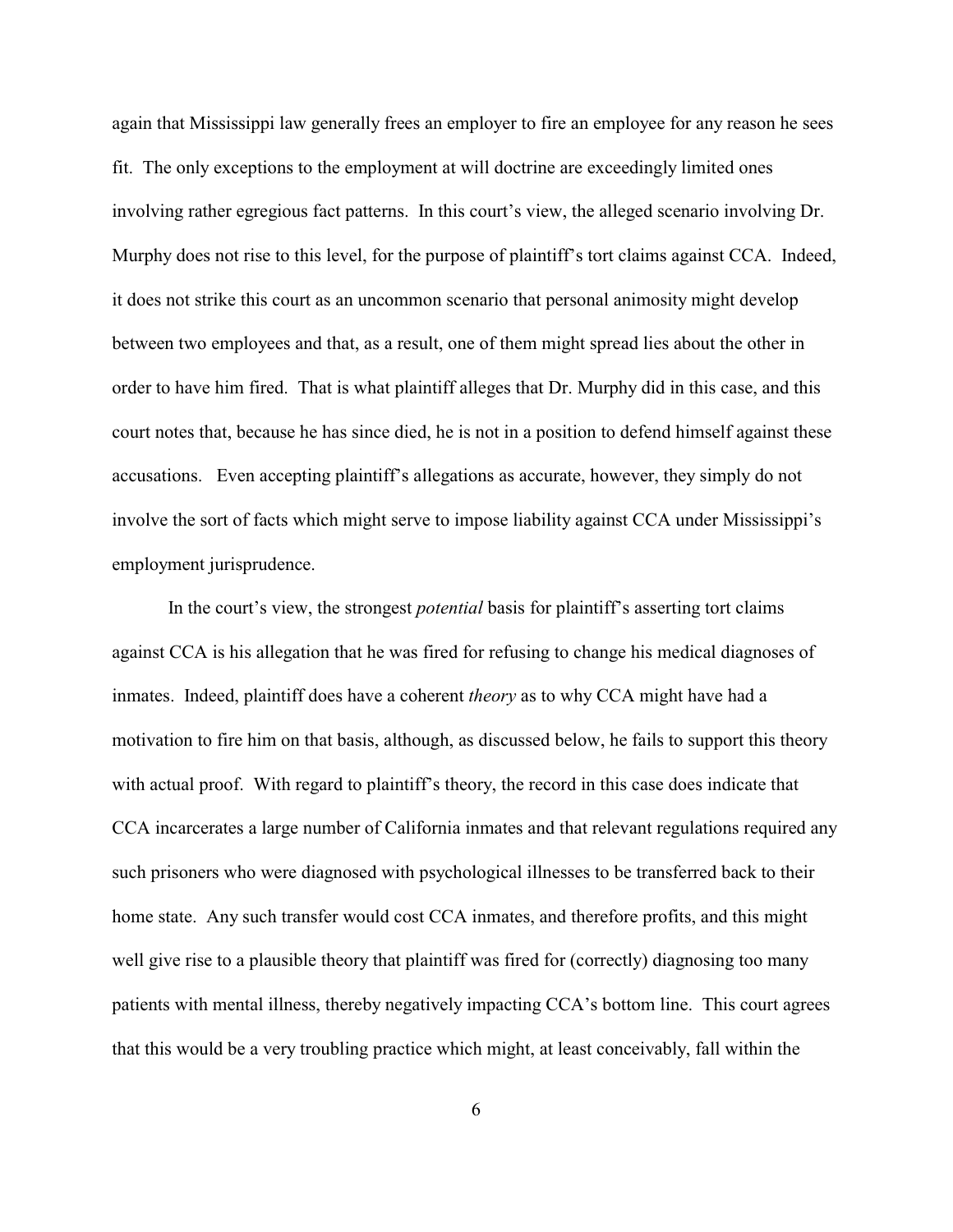limited exceptions to the employment at will doctrine.

Having said that, it does seem clear that any court wishing to apply *McArn* in the present context would have to tread carefully, lest it impose liability on the basis of legitimate medical disagreements among doctors. This court believes that strong public policy considerations support encouraging doctors to speak freely regarding the proper diagnosis of patients, and, as such, any court would need to take great care in applying *McArn* in this context, lest it unwisely discourage candid consultations among doctors. These reservations notwithstanding, this court would not be at all unreceptive to any actual *proof* suggesting that CCA encouraged its psychologists not to diagnose patients with mental illnesses, in the interests of protecting its own profits. This court believes that, if a particular plaintiff's proof established that a medical provider ordered diagnoses to be changed based on concerns regarding profits, rather than patient care, then he would at least have an argument that *McArn* should apply.

While the court thus believes that *McArn* might at least arguably apply in the medical diagnosis context, it seems clear that, in order to prevail, the plaintiff would need to present much stronger proof of wrongdoing by the defendant than plaintiff offers in this case. Indeed, to the extent that plaintiff mentions the diagnosis issue at all in the quotation above, he frames it as simply another reason for Dr. Murphy to have had personal animosity against him. True enough, in other sections of his brief, plaintiff does directly allege that CCA fired him for refusing to engage in illegal conduct, but he never offers any actual proof that this is the case. As quoted above, plaintiff does make a conclusory allegation that the personal animosity between himself and Dr. Murphy was "caused in part because Dr. Morris refused to falsify his medical records." Even if this court were to accept plaintiff's bare allegation in this regard as sufficient, the fact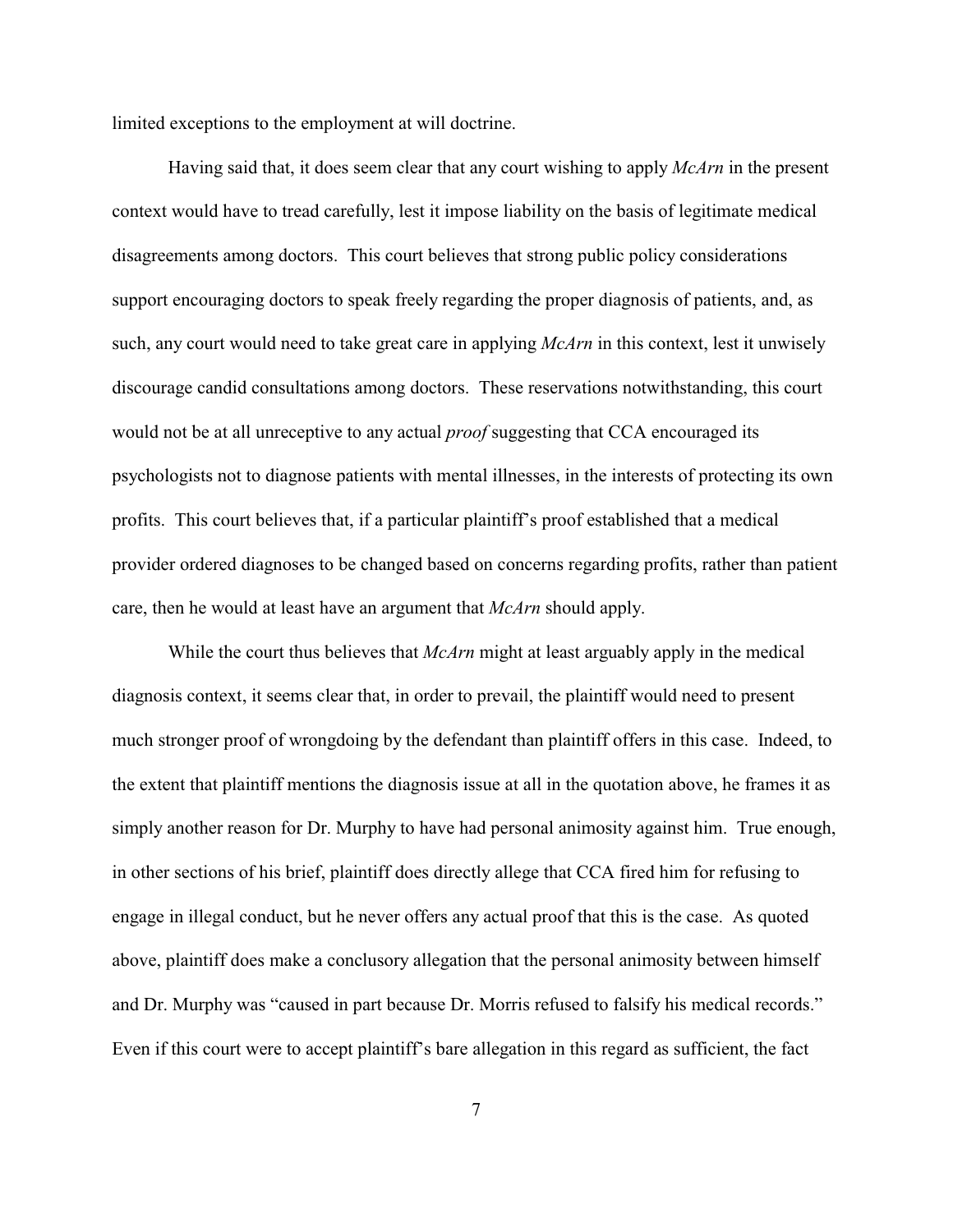remains that such an allegation would not suffice to establish liability against CCA under *McArn*.

Clearly, a termination resulting from false allegations arising out of a personal dispute among

employees is not the sort of conduct which the *McArn* cause of action was intended to address.

Moreover, this court concludes that plaintiff's brief attempts to improperly conflate

disagreements about a diagnosis among doctors with a falsification of medical records, within the

meaning of a Mississippi criminal statute. In his brief, plaintiff writes that:

In this case, on three occasions Dr. Murphy asked Dr. Morris to change a diagnosis, which was in effect asking him to falsify his medical records. Each time Dr. Morris refused. . . . If Dr. Morris had changed his diagnosis in his medical chart, he would be guilty of a crime violating state law. Miss. Code Ann. § 41-10-1, "Falsification or destruction of medical chart" [provides that]:

(1) Except as otherwise provided in subsection (3), a person, **knowing that the information is misleading or inaccurate**, shall not intentionally, willfully or recklessly place or direct another to **place in a patient's medical record or chart misleading or inaccurate information regarding the diagnosis**, care, treatment or cause of a patient's condition. A violation of this subsection is punishable as follows: a person who intentionally or willfully or recklessly violates this subsection is guilty of a misdemeanor, punishable by imprisonment for not more than one (1) year, or a fine of not more then One Thousand Dollars (\$1,000.00), or both.

[Plaintiff's brief at 26-27]. Plaintiff's argument notwithstanding, it seems clear to this court that a doctor might legitimately believe that another doctor has incorrectly diagnosed a patient and should change the diagnosis on his medical chart, without incurring criminal liability under § 41-10-1. Indeed, it would seemingly constitute malpractice to leave an incorrect diagnosis on a patient's medical records, which might well result in incorrect and potentially dangerous treatments. For the reasons noted previously, this court believes that a rather strong presumption should exist that a doctor attempting to convince another doctor to change his diagnosis is doing so based upon a legitimate medical opinion. This seems particularly true here, where Dr.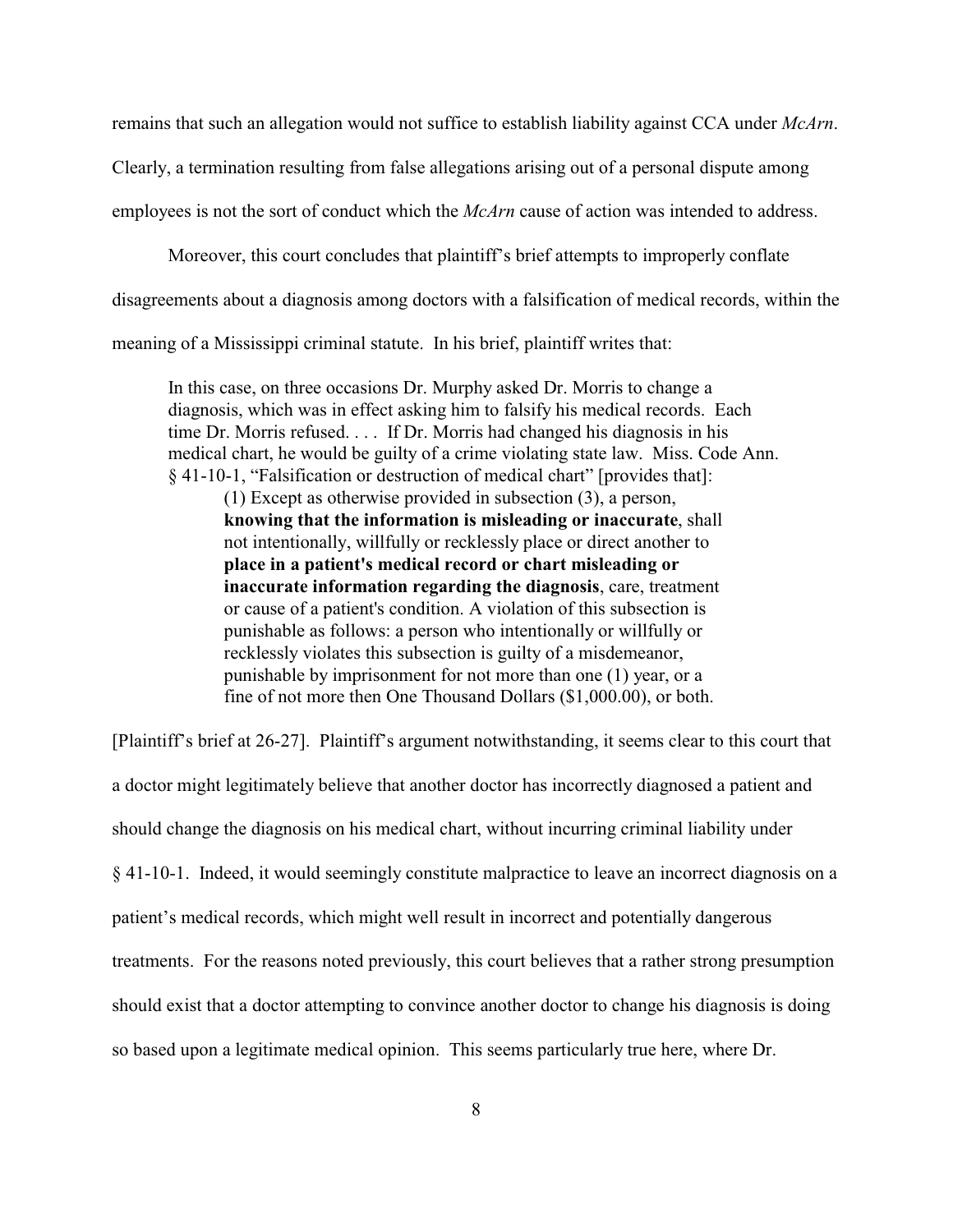Murphy is not alive to defend himself, and this court is forced to rely upon plaintiff's own, potentially self-serving, characterization of what he said.

While this court thus believes that plaintiff's brief undercuts his claims, it wishes to be clear that it is not faulting his counsel in this regard. To the contrary, it seems clear that counsel's briefing merely reflects the fact that the evidence in the record does not support plaintiff's tort claims. Counsel may not ethically misrepresent the evidence in the record, and he has properly chosen not to do so. In the court's view, this is a case in which the plaintiff had a coherent *theory* of liability, but the evidence developed during discovery simply did not support it. For example, in contemporaneous emails produced during discovery, plaintiff did complain about Dr. Murphy's micro-management of his job performance, but he failed to put CCA administrators on notice that he believed that he was being encouraged to engage in unlawful conduct. In his deposition, plaintiff provided very similar descriptions of his complaints about Dr. Murphy to CCA management, and this evidence has left his counsel with a rather poor hand to play, with regard to his tort claims. Indeed, in a case in which plaintiff seeks to impute *McArn* liability to CCA for the actions of one of its employees (or independent contractors) motivated by personal animosity, this court regards it as essential that the employer have had some reason to know that its employee was encouraging another to violate the law.

In the court's view, plaintiff's case suffers greatly from the fact that, while he now contends that Dr. Murphy asked him to engage in unlawful conduct, he never saw fit to document his concerns regarding this issue at the time. In his brief, plaintiff seeks to explain this absence of proof by stating that he "did not memorialize these three incidents, because Dr. Murphy had always discouraged him from placing anything in writing which would reflect badly on the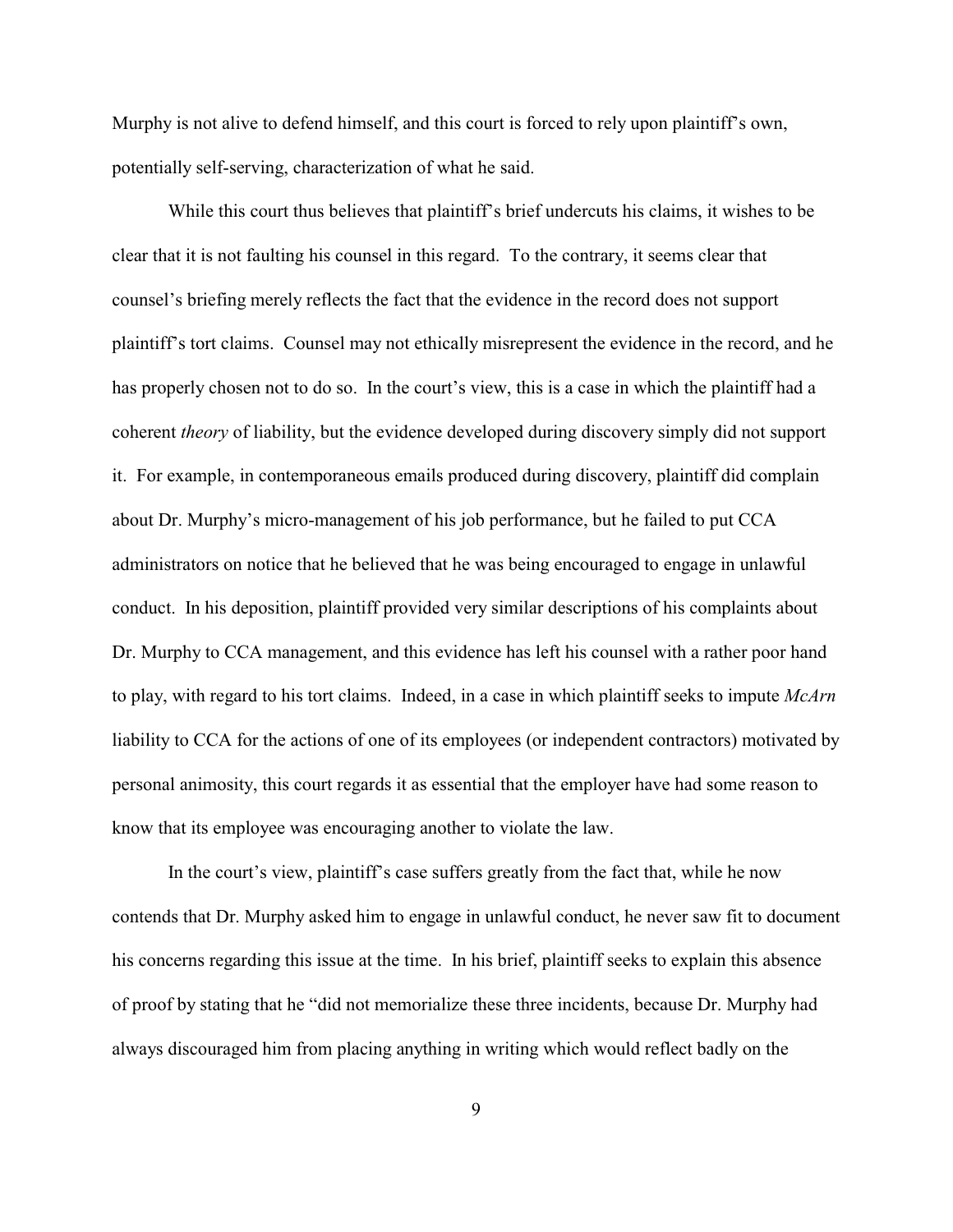mental health unit and might be found in an audit." [Plaintiff's brief at 10]. Plaintiff's

explanation in this regard seems quite inadequate, particularly since he did, in fact, document his

concerns with Dr. Murphy's leadership in a June 24, 2014 email. That email, which plaintiff

concedes was forwarded by Dr. Murphy to CCA management, made no mention of any concerns

that he had been asked to engage in unlawful conduct.

The June 24, 2014 email is part of the record in this case, and this court will quote from it

in full:

Dan, I sat on this email for a long time and decided not to send it. Instead, the next opportunity, I want to read it to you face to fa [sic] in person.

Dan, you need to hear this.

You have done a marvelous job in establishing a psychological/bullet proof program at TCCF. My hat is off to you. I've complimented you on this from time to time along with the job you did today in your presentation.

But a big but, you do not own this program. You are not in expendable [sic] but that is how you present yourself and someone needs to tell you this. At times you are most helpful, but at other times you become patronizing and condescending. Example, telling me it will take me a year to get up to snuff where I could help someone else. I resented that comment and others like it. I feel I have come a long way on [sic] a short amount of time. I know I am not there and probably will never be up to your standards. Ms. Powell has helped me immensely and, if even you were not in the picture, I would get there. Back off, Dan, take a breather, cut others some slack. I've given a clear message before, and, apparently need tol [sic] again, I learn better when I work through problems myself. The days I work alone, are wonderful. The days under your tutelage I feel like I'm treated like a small child. I don't need this job financially but accepted Duke's offer because it was enticing and would advance my knowledge of the field. As things stand, I'm reluctant to recommend it to others.

You've repeatedly asked me what you could do. There you are.

Forthrightly,

JEM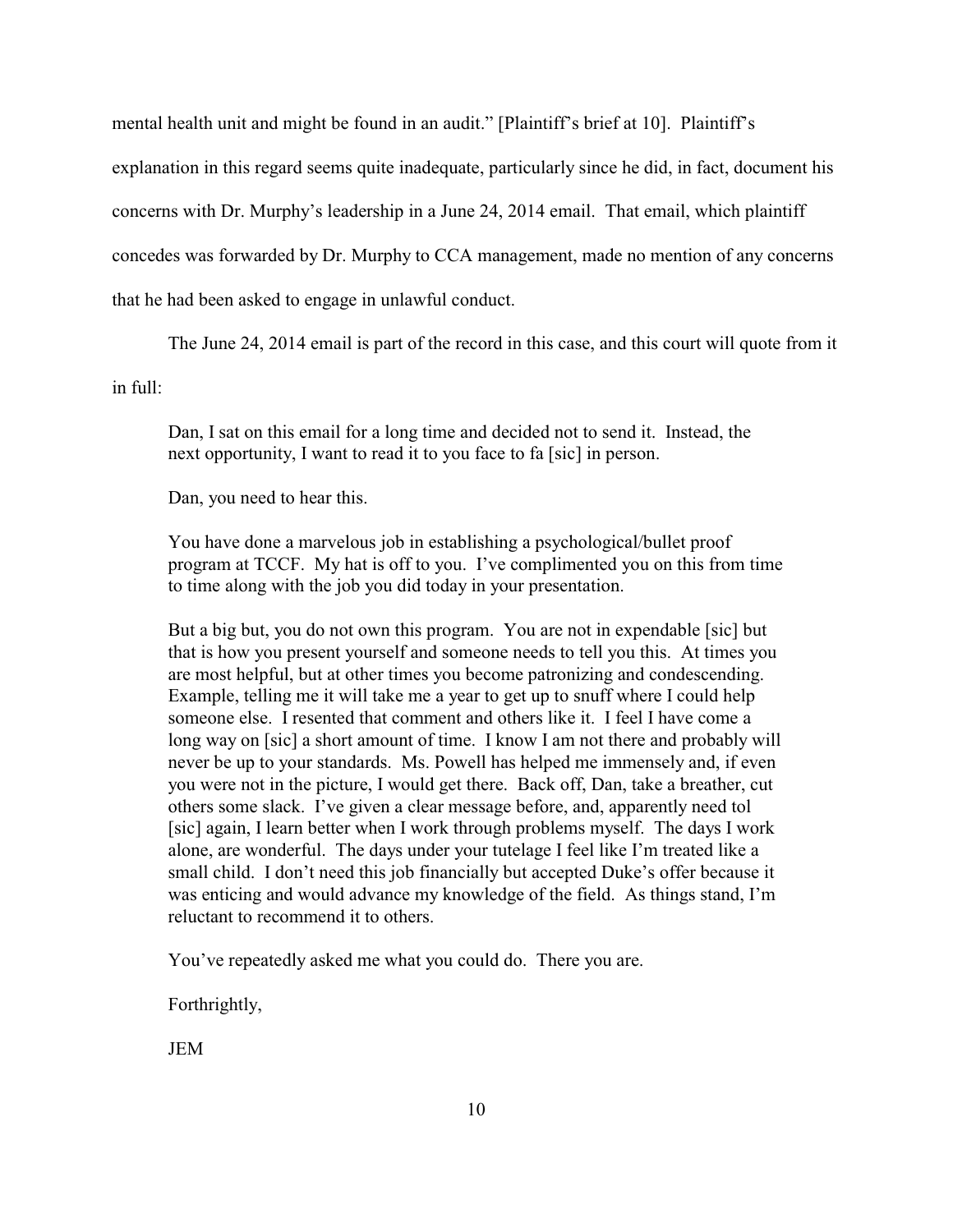[Plaintiff's exhibit 14].

This court regards plaintiff's email as quite important evidence in this case, since it involves a contemporaneous indication of the exact nature of the personal and professional conflicts which existed between plaintiff and Dr. Murphy. That email was sent before plaintiff had a financial incentive to assert a *McArn* claim, and, as such, it strikes this court as being particularly reliable. Moreover, plaintiff's admission that the email was forwarded to CCA management tends to give it even greater relevance, since it provides reliable evidence regarding defendant's understanding of plaintiff's concerns about Dr. Murphy. Given the importance of plaintiff's email, this court regards it as highly significant that his description of his issues with Dr. Murphy's leadership style does not even include a hint that he had been asked to engage in unlawful conduct. To the contrary, plaintiff's overriding concern in this regard related to his impression that Dr. Murphy was "patronizing and condescending" to him and that "under [his] tutelage I feel like I'm treated like a small child." Clearly, these are issues impacting plaintiff's own personal sense of pride as a medical professional, but they have nothing to do with any potential *McArn* claim. In the court's view, any members of CCA management who read plaintiff's email would have no reason to suspect that he was concerned that Dr. Murphy was encouraging him to engage in unlawful conduct. That being the case, it seems quite improper to impute Dr. Murphy's alleged actions to CCA, for *McArn* purposes.

Plaintiff's email is consistent with his own description, in his deposition, of the sort of complaints he made to CCA management about Dr. Murphy's leadership. In his brief, plaintiff accurately describes his testimony on this issue as follows:

After working for CCA for two or three weeks, Dr. Morris met with the warden to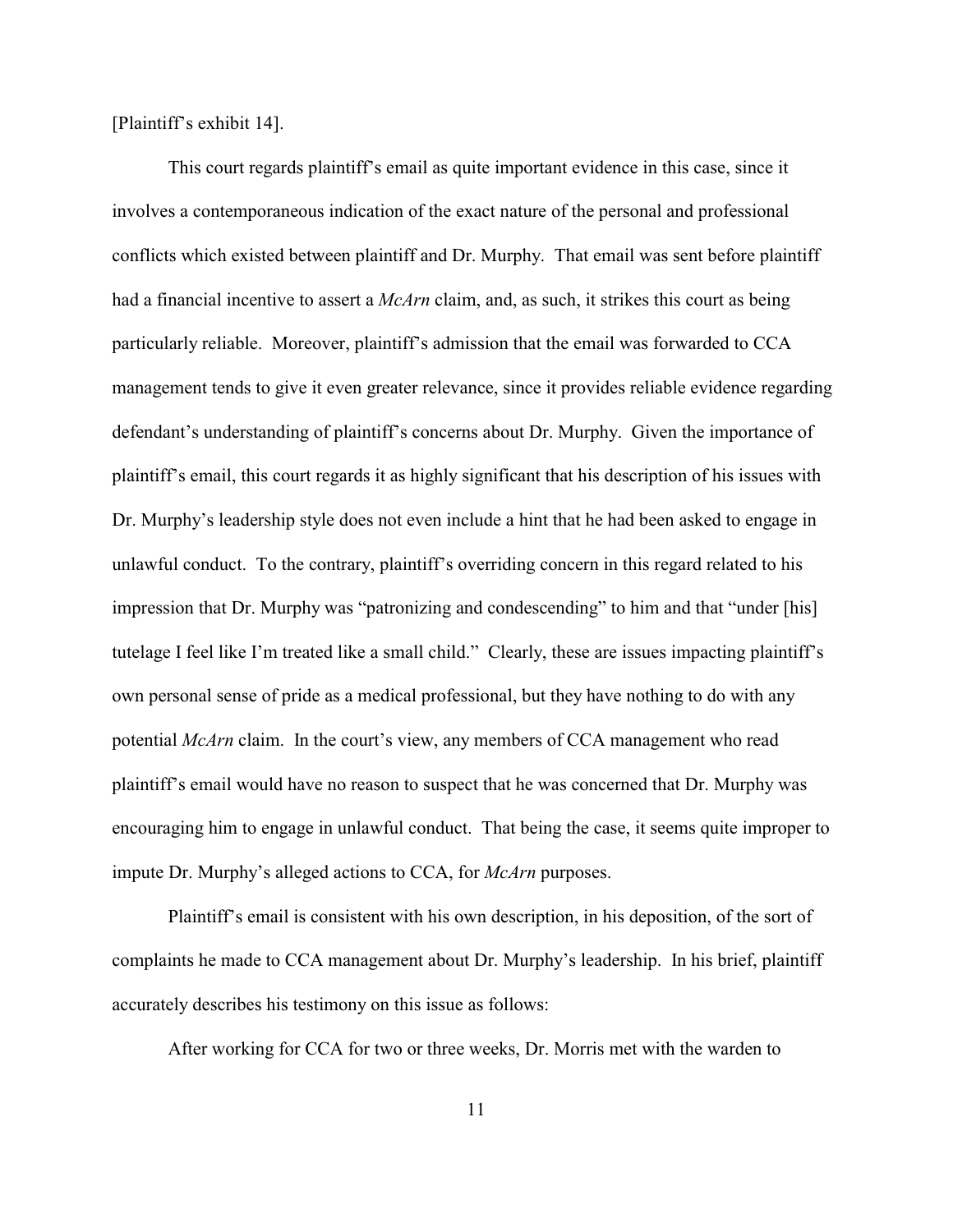complain about Dr. Murphy's micro-management of him. [Dr. Morris depo., pp. 134-36] Dr. Morris told the warden about Dr. Murphy's abusive behavior, and that he did not sign on to be micro-managed by anybody. [Dr. Morris depo., p. 136] Dr. Morris told the warden that he was thinking about leaving, and the warden told Dr. Morris not to leave, they needed him there. [Dr. Morris depo., p. 136].

[Plaintiff's brief at 6]. Thus, plaintiff's deposition testimony provides further confirmation that CCA management was made aware of plaintiff's complaints regarding generalized issues with Dr. Murphy's "micro-management" of his work, but not that they knew of any issues relevant to a *McArn* claim.

Plaintiff offers no other evidence which might serve to buttress his bare allegation that CCA fired him for refusing to engage in unlawful conduct, and his theory in this regard appears to be almost entirely unsupported by proof. In the court's view, the closest plaintiff comes to offering any proof at all on this issue comes from the deposition testimony of Dot Strong, a nurse who served as the clinical nurse supervisor for TCCF from 2007 until May 2015. In her deposition, Strong did testify that plaintiff had confided in her about his anger over the fact that Dr. Murphy had asked him to change a diagnosis. [Strong dep. at 9-10]. While Strong's testimony does tend to confirm plaintiff's assertion in this regard, the fact remains that, as a nurse supervisor, Strong had nothing to do with the decision to terminate plaintiff's contract. Indeed, this fact is clear enough from the fact that Strong's deposition was quite complimentary of plaintiff as a physician and a person, and it thus seems clear that any decision to fire him would not have originated with her.

In the court's view, the fact that plaintiff raised his concerns regarding Dr. Murphy's actions with Strong begs the question as to why he could not have raised it with CCA managers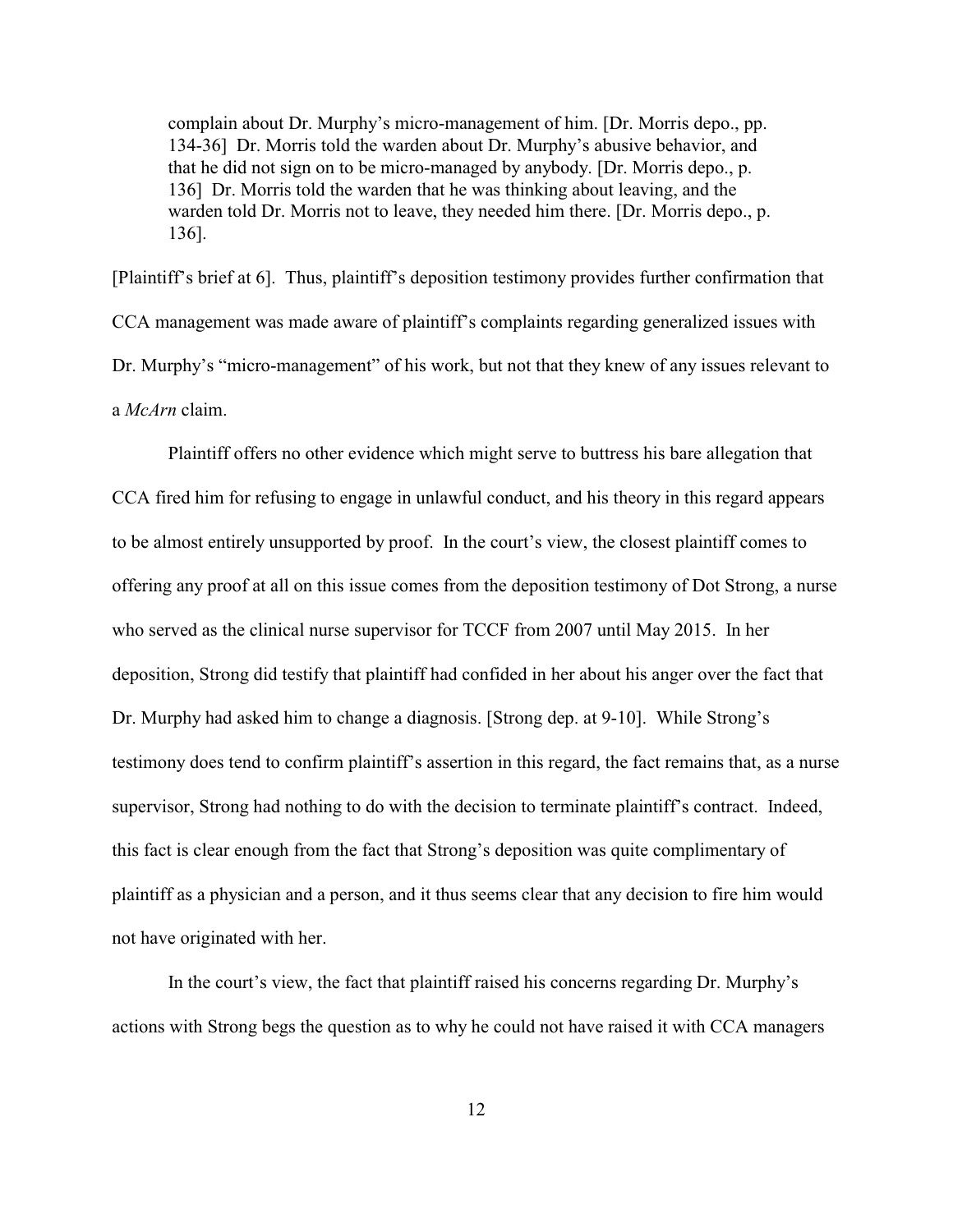who were actually in a position to decide on his employment status. Once again, plaintiff testified in his deposition that he told CCA management of generalized concerns about Dr. Murphy's "micro-management," but such vague complaints are clearly insufficient to impute any liability to CCA under *McArn*. Moreover, from reading Strong's deposition, it does not appear that she interpreted plaintiff's complaints about Dr. Murphy as involving his objections to being encouraged to engage in unlawful conduct. Indeed, in his email to Dr. Murphy, plaintiff clearly objected to the perception that he was being treated like a "small child," and it appears to this court that his objections expressed to Strong may have been based upon similar concerns. Regardless, the basic fact remains that Strong was not in a position to decide upon plaintiff's employment status, and this court therefore regards her deposition testimony as falling well short of that needed to establish fact issues regarding plaintiff's *McArn* claims.

Having discussed the lack of evidence that plaintiff was fired for refusing to engage in unlawful conduct, this court now turns to the evidence regarding what *did* motivate CCA's decision to fire him. As noted previously, plaintiff asserts in his brief that he was fired based on "malicious lies" told about him by Dr. Murphy. In so arguing, plaintiff could not be talking about his refusal to change his medical diagnoses, since he admits doing that. The fact that plaintiff's reference to "lies" involves something else is seemingly confirmed by his argument that:

A reasonable jury could conclude that Dr. Murphy sent the slanderous email up the chain which led to Dr. Morris' termination because he did not want Dr. Morris to have the full-time position due to personal animosity, caused in part because Dr. Morris refused to falsify his medical records.

[Plaintiff's brief at 18]. Thus, plaintiff appears to confirm that the "lies" which, he contends, led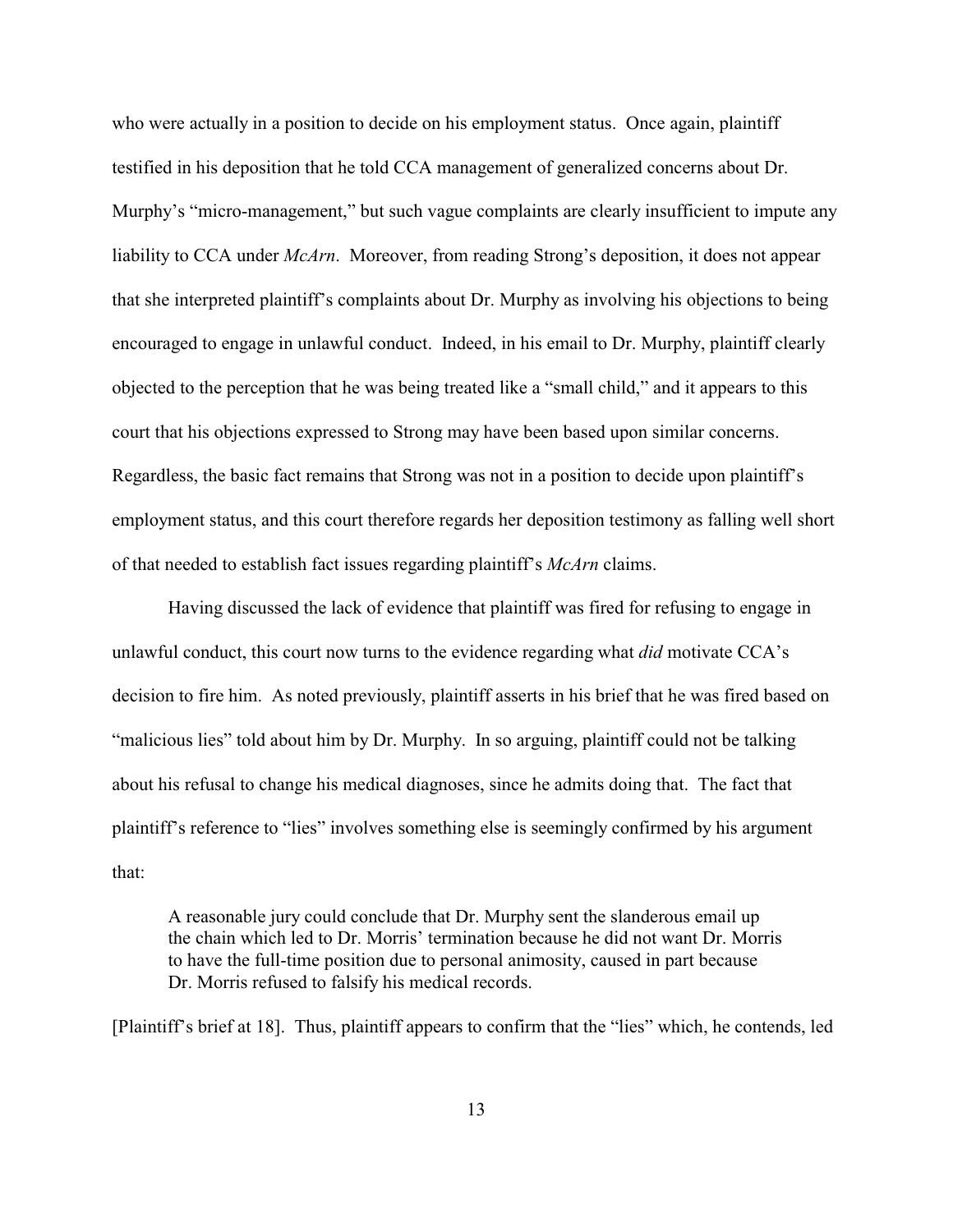to his termination were those set forth in an email sent by Dr. Murphy to CCA administrators

shortly before his termination.

In his brief, plaintiff describes this email from Dr. Murphy to CCA managers as follows:

On February 24, 2015, the day after Dr. Morris applied for the full-time position, Dr. Murphy composed an email and sent it to Dr. Gold, CCA's regional mental health director, who forwarded it to Montford and Dr. Terrell. [Montford depo. I, p. 25; Exhibit "17," Email Chain, last Email dated February 26, 2015]. In the email, Dr. Murphy mentioned three incidents concerning Dr. Morris: 1) The first issue concerned patient T12 and an ideation of suicide that Dr. Murphy claims Dr. Morris did not handle properly in July 2015; 2) The second issue concerned patient C who Dr. Murphy claimed was severely psychotic in November 2015, and Dr. Morris did not properly diagnose; and 3) The third issue was a claim by Dr. Murphy that Dr. Morris had refused to assist Dr. Hamdan with a PRE assessment of patient G a week earlier. [Email Chain, last Email dated February 26, 2015].

After receiving the email from Dr. Murphy, Montford reviewed the clinical care cases of the three incidents mentioned by Dr. Murphy. [Montford depo. I, p. 21] What Montford failed to do is discuss the issues raised by Dr. Murphy with Dr. Morris to find out his side of the story because if she had, she would have discovered Dr. Morris had done nothing wrong and Dr. Murphy's true motive in making these false claims. [Montford depo. I, p. 29].

[Plaintiff's brief at 11-12].

Thus, plaintiff concedes that the alleged "lies" by Dr. Murphy which led to his termination related to simple issues of substandard patient care which had nothing to do with refusing to change a diagnosis. That being the case, the evidence in this case, even as described by plaintiff, suggests a simple case of disagreement about whether good cause existed to fire him, based on rather mundane allegations of poor job performance. Clearly, these allegations do not implicate any of the concerns motivating the *McArn* decision. That being the case, even if this court were to assume that plaintiff was an employee rather than an independent contractor or that the Mississippi Supreme Court might apply *McArn* to independent contractors in an appropriate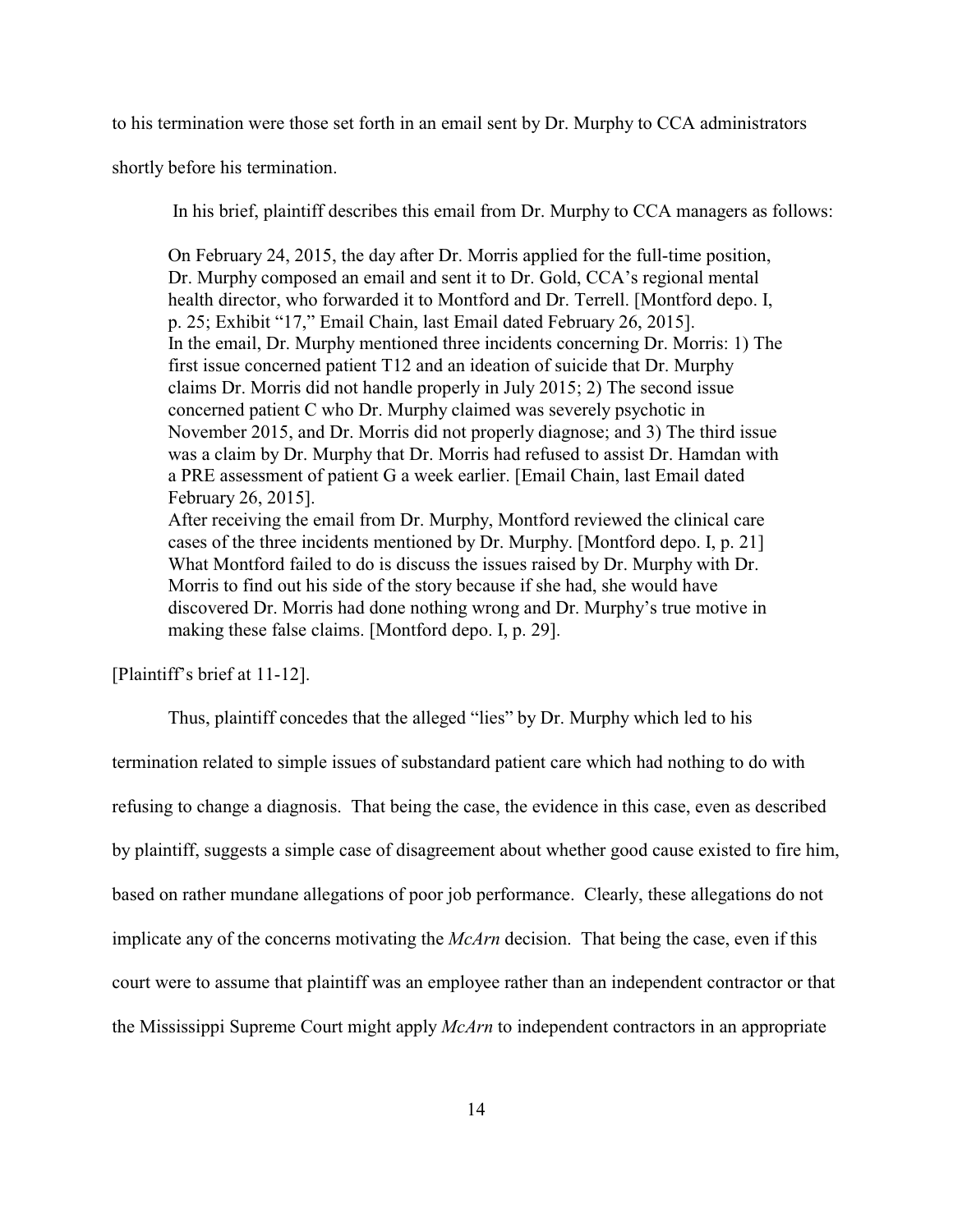case, this would not be the proper case in which to do so. This court therefore concludes that plaintiff's *McArn* claims lack merit and are due to be dismissed.

This court next addresses plaintiff's tortious breach of contract claim, which lacks merit for many of the same reasons discussed above. As noted previously, "[t]ortious breach of contract requires, in addition to a breach of contract, some intentional wrong, insult, abuse, or negligence so gross as to constitute an independent tort." *Fritz,* 523 So.2d at 19-20. Clearly, these are quite vague standards, and it is therefore difficult for this court to address them with any specificity. Given the conclusions stated above, however, it should be readily apparent that this court does not regard this case as one in which CCA may validly be said to have committed "an intentional wrong, insult, abuse, or negligence so gross as to constitute an independent tort." In contending otherwise, plaintiff argues that:

A reasonable jury could conclude that Dr. Murphy held malice against Dr. Morris because Dr. Morris would not change his diagnosis. Because of this malice, Dr. Murphy made false accusations against Dr. Morris the day after he applied for the full-time position. Dr. Baxter never conducted an independent investigation into these claims, and instead, relied upon the email sent by Dr. Murphy. As such, Dr. Murphy's malice can be imputed to Dr. Baxter and CCA, since Dr. Baxter made the final decision to terminate Dr. Morris.

[Plaintiff's brief at 31]. This court has already noted its disagreement with plaintiff's attempts to impute Dr. Murphy's personal animosity against him to CCA, and it incorporates its prior analysis in this regard here. Additionally, this court concludes that any alleged failure by Dr. Baxter, on behalf of defendant, to conduct a full investigation into Dr. Murphy's allegations against him is insufficient to give rise to a tortious breach of contract claim. That claim will therefore be dismissed.

That brings this court to the one claim which, it concludes, *does* survive defendant's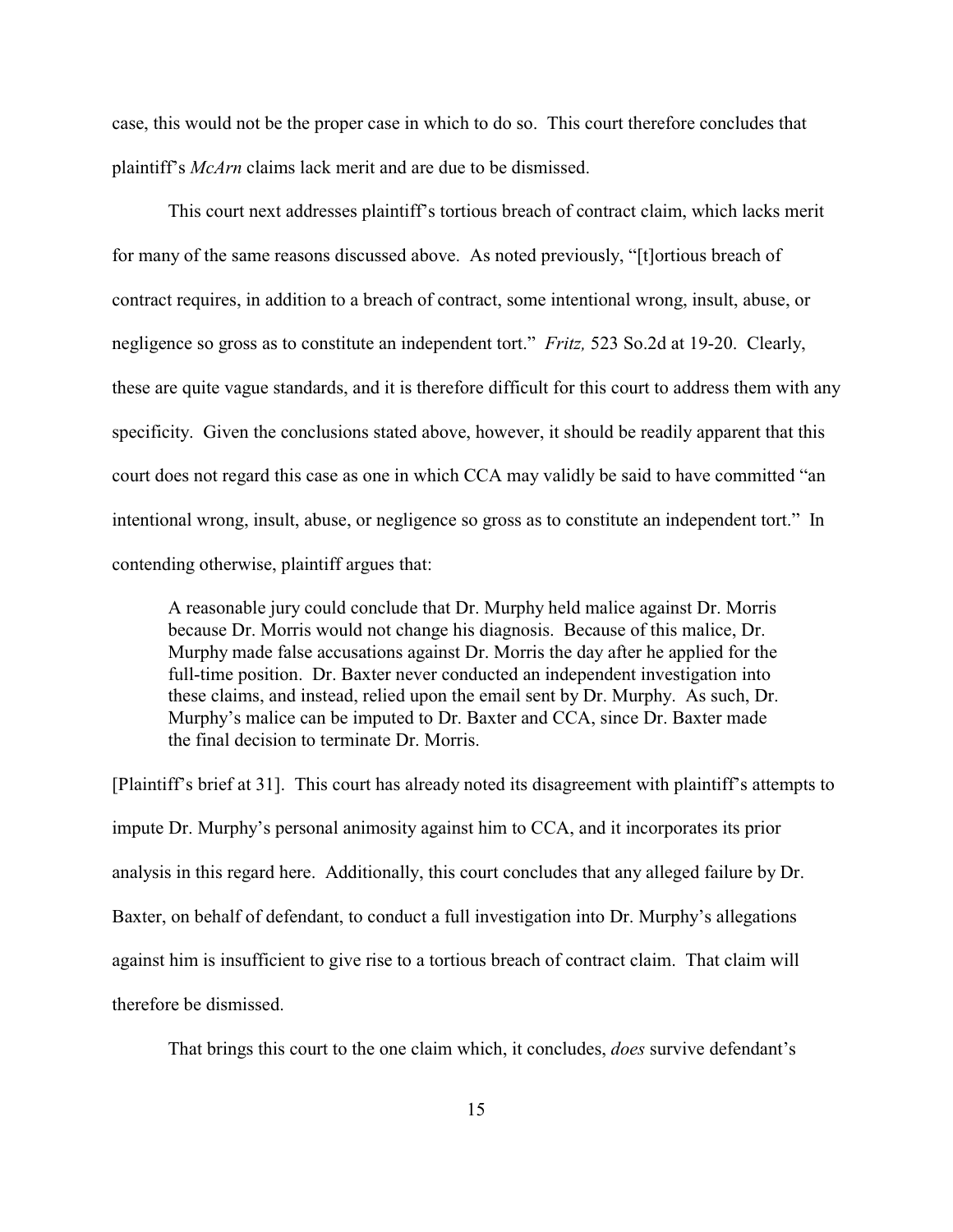summary judgment motion: plaintiff's breach of contract claim. As discussed below, this court concludes that the evidence as described by plaintiff does tend to create fact issues regarding whether good cause existed to fire him without thirty days' notice, which requires a "material breach" of the contract in this case. Based upon defendant's briefing, it appears to recognize that it might have been wiser to simply give plaintiff his thirty days' notice, after which time his contract could have been terminated even without a finding of material breach. Specifically, defendant writes in its brief that:

This is a straight-forward case over an independent contractor agreement between the parties that contained a provision allowing "either side … [to] cancel the contract with thirty days notice." Dr. Morris negotiated the inclusion of that provision (with the aid of attorney Joseph T. Wilkins, III). *Id.* ("I would also like a clause in the contract allowing either side to cancel the contract with thirty days notice."). Thus, if CCA had provided Dr. Morris with notice that it was terminating his independent contractor agreement and paid him 30 days' pay (and simply told him to stay home), he would not have a claim that could survive a Motion to Dismiss.

[Defendant's reply brief at 1].

This court tends to agree with defendant that, if it had simply chosen to exercise its thirty day option, then plaintiff would not have any valid claims to assert in this case. The fact remains that defendant chose a different course of action, however, and the law does not exist to save parties from the consequences of their poor decisions. This court also notes that plaintiff has substantial proof that he was a good psychologist, and Dot Strong's testimony seems particularly helpful proof for him in this regard. Additionally, plaintiff's brief offers a detailed rebuttal to the three issues of allegedly substandard care [plaintiff's brief at 12-16] which CCA relied upon in firing him, and this court concludes that this case involves rather classic fact issues appropriate for resolution by a jury. Finally, the fact that the incidents described in Dr. Murphy's email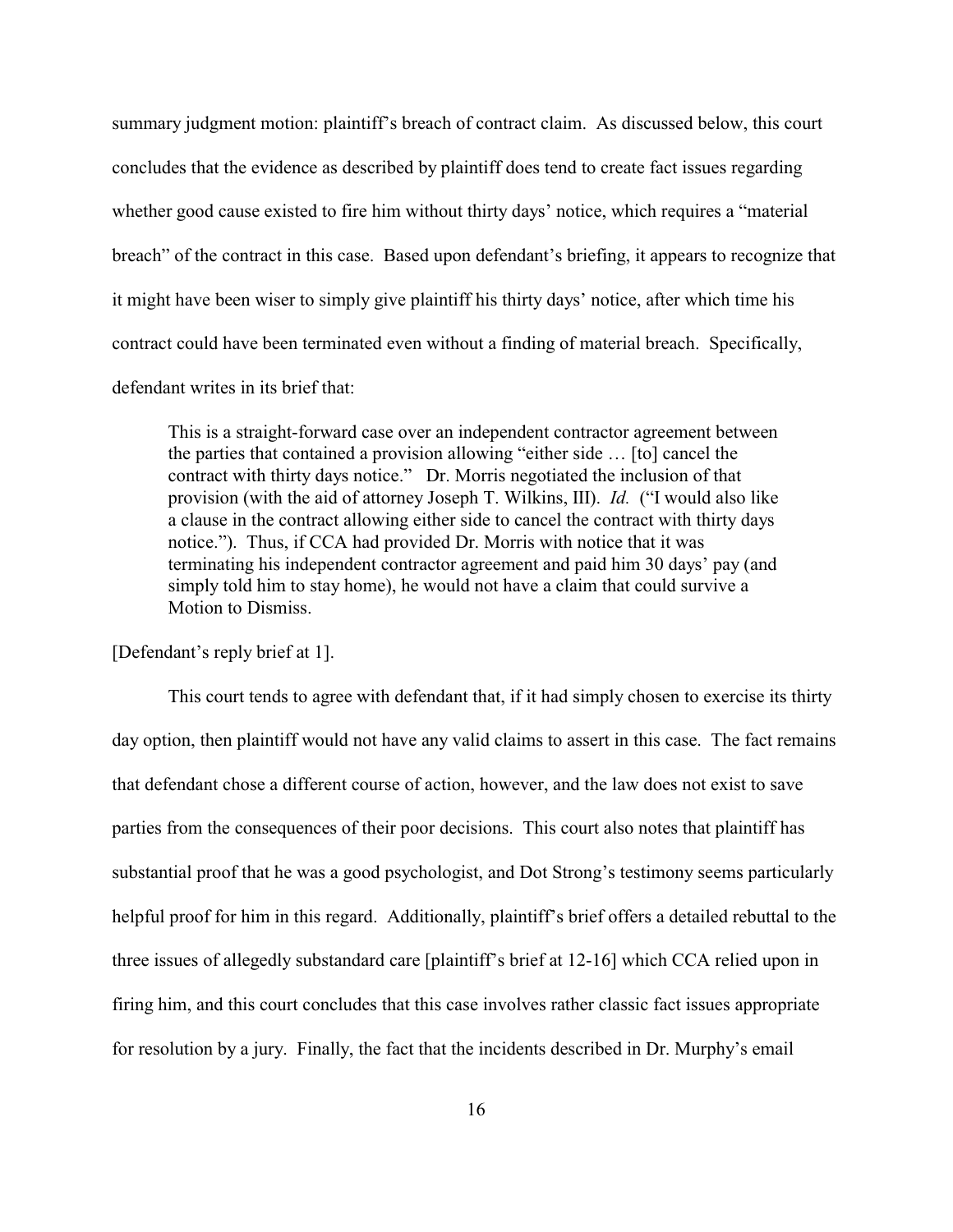occurred several months previously raises legitimate questions, at least in this court's mind,

whether a "material breach" of the contract actually occurred. It seems clear that the event which caused Dr. Murphy to write his email was the fact that plaintiff applied for a full-time position at the prison. However, it can certainly be argued that, if Dr. Murphy believed that the breaches in question were grounds for immediate termination, then he should have raised them much sooner. This court therefore concludes that defendant's motion to dismiss plaintiff's breach of contract claim is not well taken and should be denied.

That brings this court to defendant's attempts to limit plaintiff's contractual damages in this case. In its summary judgment brief, defendant overlooks the fact that plaintiff's complaint included a one-sentence claim for breach of contract, and it argued that, regardless, his contractual damages should be limited to thirty days' salary. Specifically, defendant writes as follows:

Dr. Morris only plead malicious / tortious breach of contract. He did not plead simple common law breach of contract. If he had, CCA has shown why there is not breach of contract. *See* Section II.A., *supra*. Nevertheless, even if he proved a breach, his damages would be limited to the contract's 30- day notice provision. CCA claimed material breach of the contract by Dr. Morris; however, if it were wrong, the maximum damages would be 30 days' compensation because it is undisputed that either party was entitled to end the contract with 30 days' written notice. Ex. F (Agreement) § III.

[Defendant's brief at 24].

In his brief, plaintiff points out that he did, in fact, allege that "[d]efendant is liable to plaintiff for breach of contract and tortious breach of contract" in his complaint. [Complaint at 28, paragraph 14]. In its reply brief, defendant argues that this is insufficient to plead a breach of contract claim, but, within the context of this case, this court does not agree. Indeed, defendant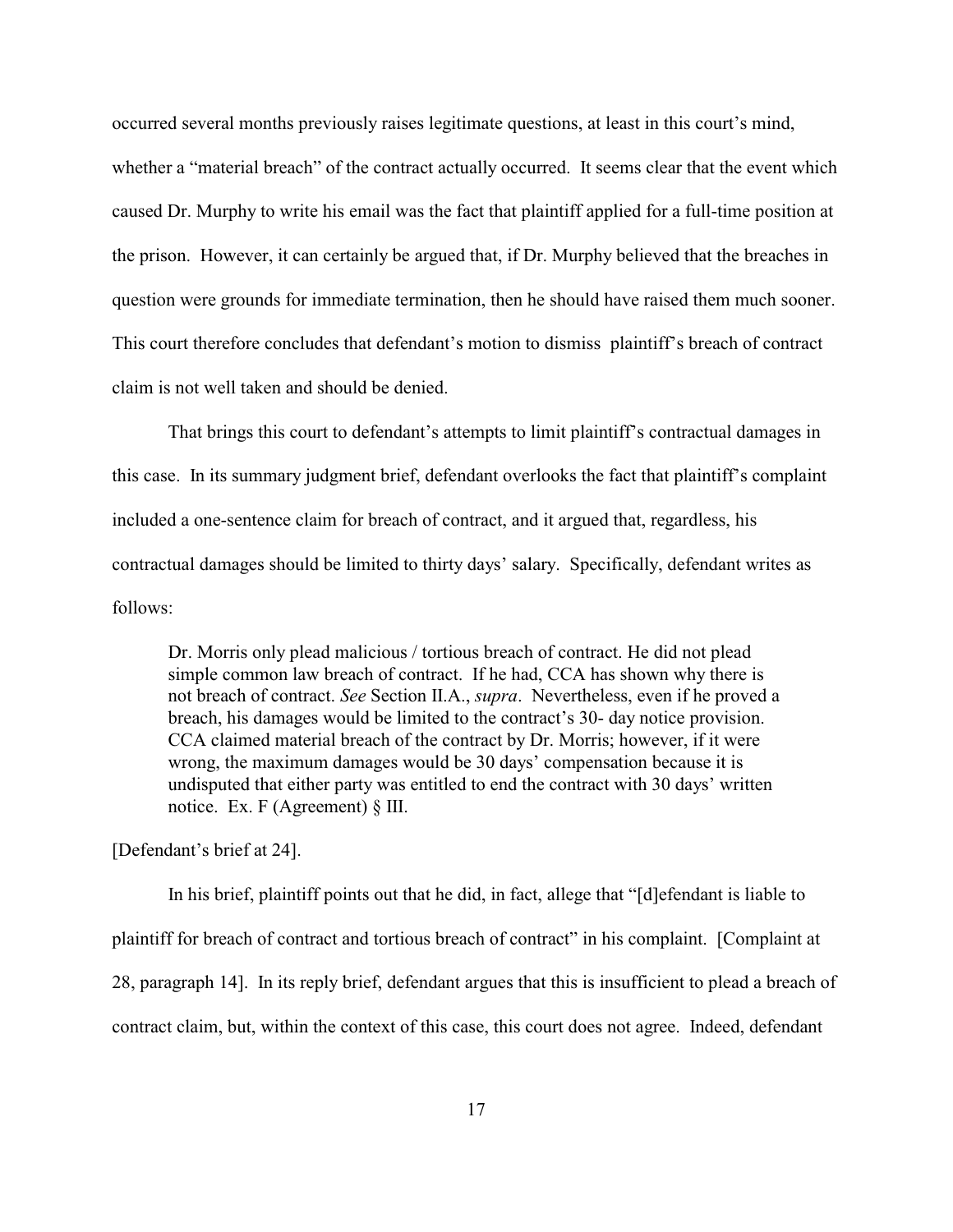acknowledges in its briefing that plaintiff's tortious breach of contract claim includes breach of contract as an element, and defendant fully briefed the issue of breach of contract in addressing that claim. In considering the motion for summary judgment in this case, this court has duly considered defendant's breach of contract arguments, and, accordingly, this is not a case where defendant has been prejudiced or ambushed by a new argument. To the contrary, the breach of contract issues in this case are quite straight-forward, involving the question of whether defendant had sufficient cause to terminate the contract without providing thirty days' notice.

This court has concluded that triable fact issues exist regarding plaintiff's breach of contract claim, but this does not alter the fact that defendant fully addressed that claim in its briefing. This court will therefore not dismiss plaintiff's breach of contract claim on the basis of the cursory nature of his complaint's allegations in this regard, and it will turn to the issue of what damages are available for breach of contract under Mississippi law. In his brief, plaintiff notes that there is Mississippi authority which, at least potentially, supports emotional distress damages for breach of contract. Specifically, plaintiff writes that:

Finally, the Mississippi Appellate Courts have determined that mental anxiety and stress damages are possible for a simple breach of contract case:

We take this opportunity to clarify the burden for recovery of mental anguish and emotional distress in breach of contract actions. Plaintiffs may recover such damages without proof of a physical manifestation. Furthermore, expert testimony showing actual harm to prove mental injury is not always required. However, the plaintiff must show (1) that mental anguish was a foreseeable consequence of the particular breach of contract, and (2) that he or she actually suffered mental anguish. Such generalizations as "it made me feel bad," or "it upset me" are not sufficient. A plaintiff must show specific suffering during a specific time frame. These requirements are not different from the requirements to establish physical pain and suffering. *University of Southern Mississippi v. Williams*, 891 So.2d 160, 172-73 (Miss.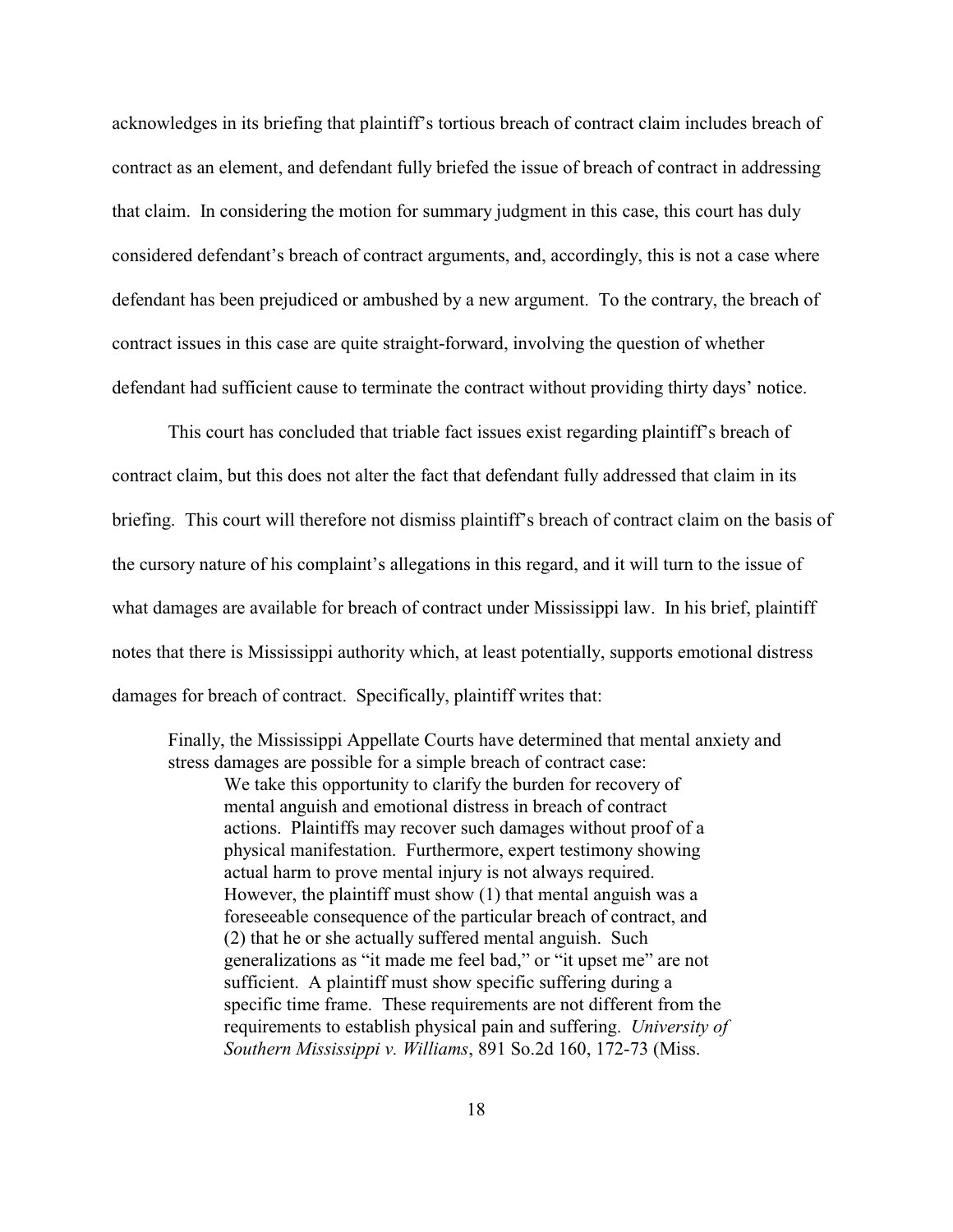2004) *Morris Newspaper Corp. v. Allen*, 932 So. 2d 810, 818 (Miss. Ct. App. 2005).

[Plaintiff's brief at 32-33]. Plaintiff has correctly cited Mississippi authority, which does seem to establish, at least potentially, a quite generous measure of damages for breach of contract. While this court can understand an argument that this serves to blur the lines between tort and contract damages, its duty in diversity cases is simply to apply Mississippi law. It is thus significant that, in its reply brief, defendant does not argue that plaintiff incorrectly described Mississippi law in this context, and this court therefore believes that it has tacitly conceded the fact that emotional distress damages are at least a possible element of recovery for breach of contract under

*Williams*.

In light of its ruling today, however, this court believes that plaintiff seeks to overplay his hand in this context. In his briefing, plaintiff argues that he should be entitled to recover emotional distress damages for Dr. Murphy's allegedly harsh treatment of him, but this court does not agree. Specifically, plaintiff argues that:

In this case, Dr. Morris can show that he suffered mental anguish, which was a foreseeable result of Dr. Murphy's treatment of Dr. Morris. Initially, Dr. Morris was excited about going to work for CCA:

When he went to work there, he was very happy about it and -being experienced in the prison settings and the psychologist who was ostensibly in the process of retiring was training him and - and the person who, I guess, was his actual supervisor was someone who did not understand psychology and didn't really have any real knowledge of particular authority other than on paper, which made it formal, but -- so he essentially was having to answer to this other psychologist who had created a really nice program, but was a pretty severe mother hen about it and wanted to basically clone himself rather than to show Joe Edd the ropes and release him to do his job. So he would micromanage. He would go over reports . . . I guess like a red pen and make notes . . . .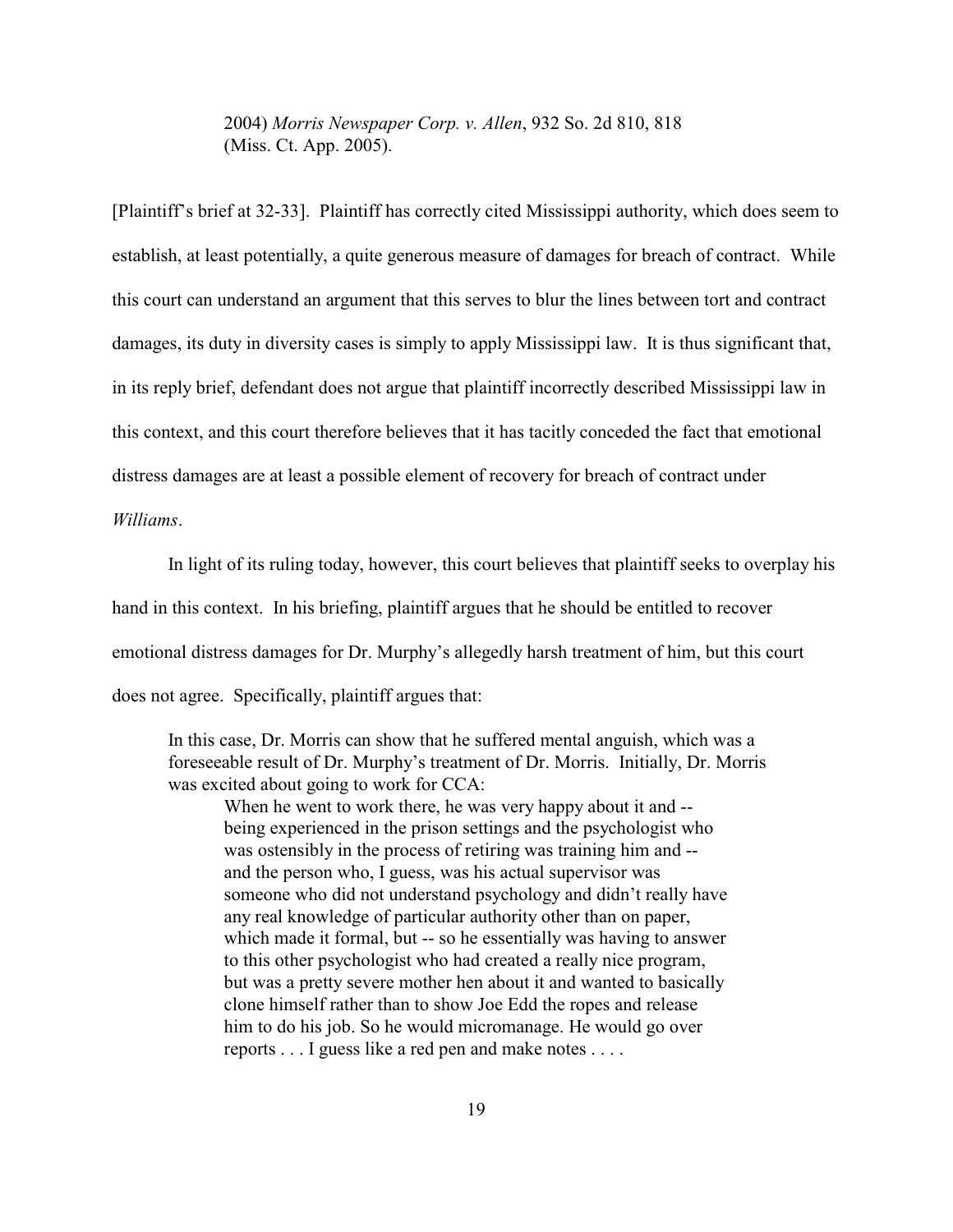[Exhibit "24," Morris Alexander, Ph.D. deposition, pp. 11-12] Eventually, the micro-managing took a toll on Dr. Morris:

Well, he was worried. He . . . told me he was stressed about it. At one time he did say it disturbed his sleep. . . . most of the time, he was just kind of wrestling with it, getting tired of it, having these instances accumulate and become tiresome and bothersome and repetitive. [Dr. Alexander depo., p. 12]

[Plaintiff's brief at 33].

In the court's view, plaintiff's argument seeks to extend *Williams'* holding too far. Dr. Murphy is not a defendant in this lawsuit, and the only potential contractual damages in this case relate to CCA's decision to terminate his contract without thirty days' notice. In the court's view, any emotional distress which plaintiff might have suffered before this date, including any distress resulting from Dr. Murphy's treatment of him, is simply not compensable under *Williams*. This court therefore concludes that plaintiff should not be permitted to present any evidence at trial regarding any distress unrelated to CCA's decision to terminate his contract without notice. It is unclear to this court what evidence plaintiff may be able to present regarding his distress resulting from any breach of contract by CCA, and it is likewise unclear whether that proof would be legally sufficient under *Williams*. This court will therefore not attempt to prejudge this issue, and it will instead decide at the jury instruction stage of trial whether or not plaintiff has been able to establish fact issues regarding his ability to recover for emotional distress under *Williams*.

In light of the foregoing, it is ordered that defendant's motion for summary judgment is granted in part and denied in part. Defendant's motion to strike [74-1] plaintiff's affidavits is